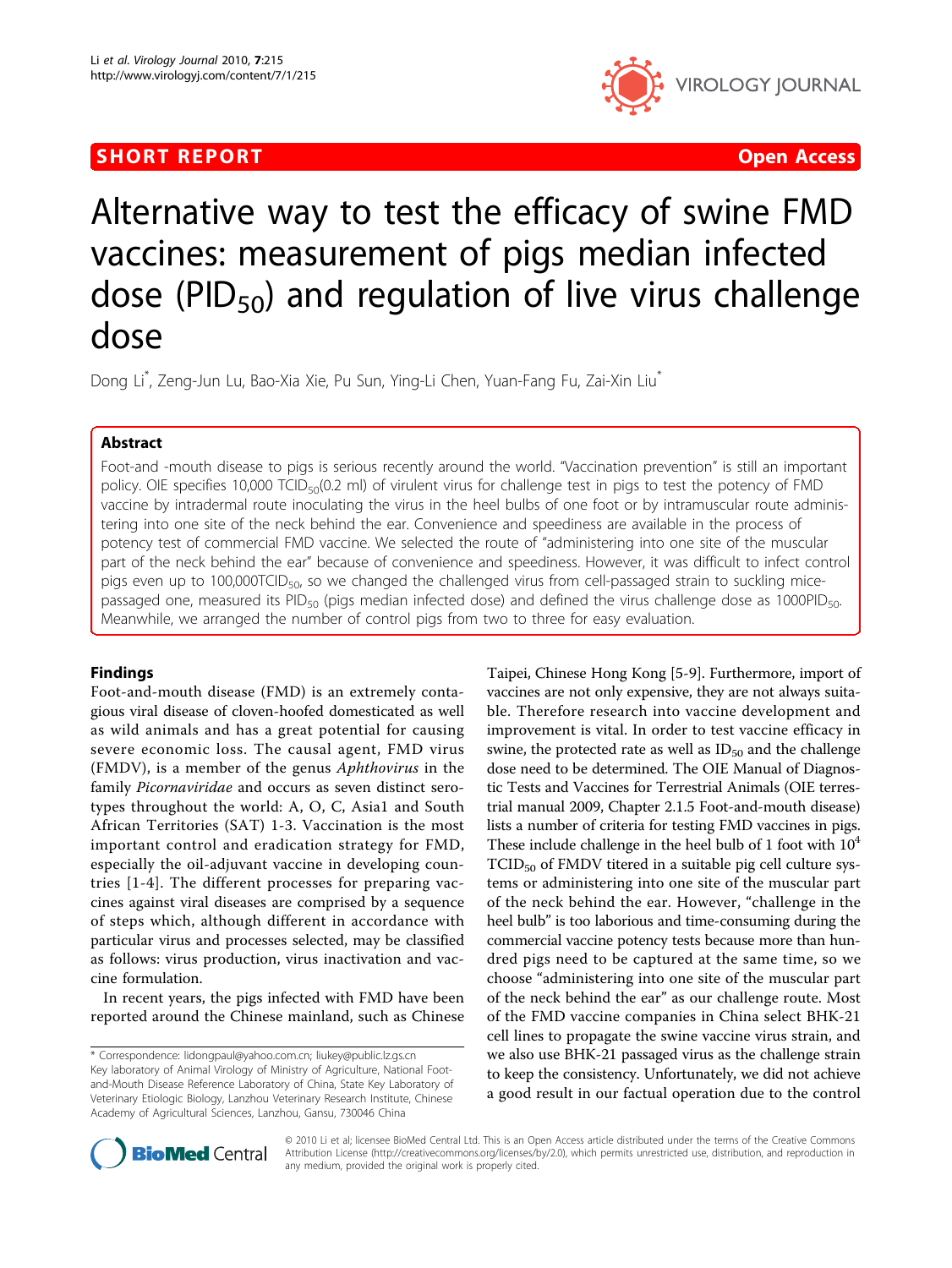pigs not appear clinical symptoms while challenged intramuscularly with 10000  $\text{TCID}_{50}(\text{TCID}_{50} = 8.0)$ , which means that the tests did not go on. Therefore we tried to change the virus from cell-passaged strain to suckling mice-passaged strain and hope to get a good result.

FMDV OH/99 strain was isolated from pigs [\[10\]](#page-2-0) and propagated in suckling mice as the challenge strain and in baby hamster kidney (BHK-21) cells as the vaccine strain. The suckling mice of 2-3-day-old were subcutaneously injected with 0.1 ml of OH/99 strain and passed for 3-5 passages. Upon death (16-20 hr post-infection), the bodies were collected and grinded.

Pigs median infected dose  $(PID_{50})$  was determined with suckling mice's passaged strain OH/99. The strain was series decuple diluted from  $10^{-1}$  to  $10^{-10}$ . Forty 2month-old pigs, sero-negative for FMDV antibodies, were randomly divided into ten groups. Each group including four pigs was housed in a separate room and inoculated at the ear-root-neck area with 2 ml virusdilution per pig from  $10^{-1}$  to  $10^{-10}$  respectively. After ten days clinical observation, the  $PID_{50}$  was calculated according to Karber method. The experiment was repeated for the dilutions  $10^{-5}$  to  $10^{-8}$ . The PID<sub>50</sub> was calculated to be 6.5. The data were shown in Table 1. The repeated data were the same.

The virus culture liquids were treated by ethylenimmine 0.035 M/L at 30°C during 24 h for virus inactivation, then the inactivation was stopped by 0.04 M sodium thiosulphate [[11](#page-2-0)]. Following the operation guidelines, the inactivated FMDV antigen was emulsified with Montanide ISA 206(Seppic, France)oil.

Sixteen 2-month-old pigs, sero-negative for FMDV, were intramuscular inoculated at the ear-root-neck area with 2 ml inactivated vaccine respectively, and three pigs were bred without vaccination in the same room as negative control. Sera samples were collected at 14 dpv (days post vaccination) and 28 dpv to assay the antibody against FMDV serotype O using a standard LPB-ELISA (Liquid phase blocking-ELISA).

| Table 1 Data for calculating PID <sub>50</sub> |
|------------------------------------------------|
|------------------------------------------------|

| <b>Virus</b><br>dilution | Number of<br>pigs | Number of healthy<br>pigs | Number of sick<br>pigs |  |  |  |  |
|--------------------------|-------------------|---------------------------|------------------------|--|--|--|--|
| $10^{-1}$                | 4                 | 0                         | 4                      |  |  |  |  |
| $10^{-2}$                | 4                 | 0                         | 4                      |  |  |  |  |
| $10^{-3}$                | 4                 | 0                         | 4                      |  |  |  |  |
| $10^{-4}$                | 4                 | Ω                         | 4                      |  |  |  |  |
| $10^{-5}$                | 4                 | Ω                         | 4                      |  |  |  |  |
| $10^{-6}$                | 4                 |                           | 3                      |  |  |  |  |
| $10^{-7}$                | 4                 | 3                         |                        |  |  |  |  |
| $10^{-8}$                | 4                 | 4                         |                        |  |  |  |  |
| $10^{-9}$                | 4                 | 4                         |                        |  |  |  |  |
| $10^{-10}$               | 4                 | 4                         |                        |  |  |  |  |

To demonstrate vaccine efficacy, all 19 pigs were challenged intramuscularly with 1000  $PID_{50}/2$  ml of FMDV OH/99 suckling mice passaged strain at the ear-rootneck area after 28 dpv and FMD symptoms were monitored for 10 days.

The results of the antibody response titrations of 14 dpv and 28 dpv of vaccinated pigs by LPB-ELISA and protective effect in pigs were recorded in table [2](#page-2-0). The average titer at 14 dpv and 28 dpv was 1.50 and 1.84 respectively. At 2-4 days after challenge, blisters were observed on three animals of the negative control group. Sixteen vaccinated pigs were completely protected.

There are two prevention and eradication strategies for FMD. "Slaughter policy" is definitely widely used in the developed countries, but "vaccination policy" is carried out in developing countries due to high FMD prevalence and economic reasons. The FMD, in most of the spontaneous epidemic areas, was found to spread from cattle to cattle. However, in recent years, pigs' FMD circulated. China is one of the largest swine breeding countries and pork plays a very important role in people's daily life. In view of the above mentioned arguments, the development of a cheap FMD vaccine for swine is warranted and urgently needed. After all, swine and cattle are different species, and they have different immune system. The antibody response level against FMDV type O in swine is lower and weaker than which in cattle [[12](#page-2-0)]. Normally, 10000  $ID_{50}$  of virus challenge dose was used in cattle FMD vaccine efficacy testing and  $10000TCID_{50}$  was used in pigs FMD vaccine efficacy testing (OIE terrestrial manual 2009, Chapter 2.1.5 Foot-and-mouth disease). However, in our experiments,  $10000$  ID<sub>50</sub> dose was too strong in pigs as even high efficient vaccines did not protect the animals but  $10000TCID_{50}$  was too weak in pigs even  $10^5$  TCID<sub>50</sub> only cause part of control pigs occurring clinical signs, which was difficult to judge the result's credibility while "administering into one site of the muscular part of the neck behind the ear "(interior data). The pig's original FMD virus was stronger and could be used as the challenge strain, but a large amount of the materials was limited to obtain. The suckling mice passaged virus was used here as challenge strain to solve the problem. Comparatively, the suckling mice passaged virus was easier to propagate, and the virulence equal to original virus but stronger than BHK-21 passaged one, and infected all control pigs in our repeatedly experiments. Therefore, the suckling mice passaged virus was applied in our intramuscular FMD vaccine potency test and a challenge dose was considered to be 1000 PID<sub>50</sub>.

Two of control pigs were arranged in OIE terrestrial manual 2009. We found that sometimes one pig occurred FMD clinical symptoms but another not while challenge